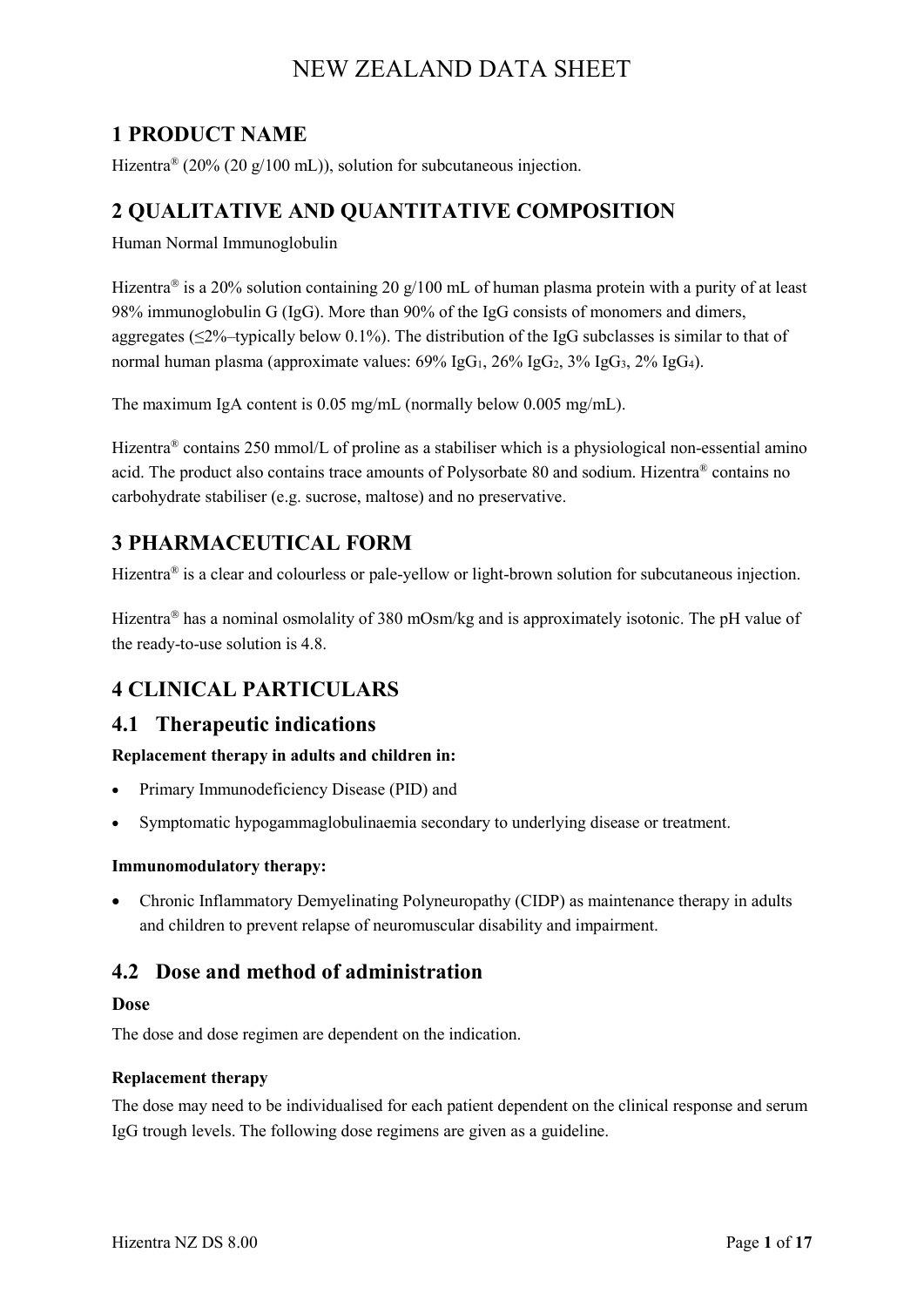The dose regimen using the subcutaneous route should achieve a sustained level of IgG. A loading dose of at least 0.2 to 0.5 g/kg (1.0 to 2.5 mL/kg) body weight (bw) may be required. This may need to be divided over several days. After steady state IgG levels have been attained, maintenance doses are administered at repeated intervals, from daily to once every two weeks, to reach a cumulative monthly dose of the order of 0.4 to 0.8 g/kg (2.0 to 4.0 mL/kg) bw. Trough levels should be measured and assessed in conjunction with the patient's clinical response. Depending on the clinical response (e.g. infection rate), adjustment of the dose and/or the dose interval may be considered in order to aim for higher trough levels.

#### **Immunomodulatory therapy in CIDP patients**

The therapy with Hizentra<sup>®</sup> is initiated 1 week after the last IVIg infusion. The recommended subcutaneous dose is 0.2 to 0.4 g/kg bw per week. The initial subcutaneous dose may be a 1:1 conversion from the previous IVIg dose (calculated as weekly dose) but should not be less than  $0.2$  g/kg bw per week. The weekly dose can be divided into smaller doses and administered by the desired number of times per week. For dosing every two weeks, double the weekly Hizentra® dose.

The dose may need to be adapted to achieve the desired clinical response. The patient's individual clinical response should be the primary consideration in dose adjustment.

#### **Elderly**

The dose in the elderly population is not considered to be different from that in patients 18 to 65 years of age as the dose is given by body weight and adjusted to the clinical outcome.

In clinical studies Hizentra<sup>®</sup> was evaluated in 13 subjects with PID  $>65$  years of age and no specific dose adjustments were necessary to achieve the desired serum IgG levels.

In clinical studies Hizentra<sup>®</sup> was evaluated in 61 subjects with CIDP  $\geq$ 65 years of age and no specific dose adjustments were necessary to achieve the desired clinical outcome.

#### **Paediatric population**

As the dose is given by body weight and adjusted to the clinical outcome of the above mentioned conditions the dosage regimen is the same in the paediatric population as in adults.

Hizentra<sup>®</sup> was evaluated in 68 paediatric patients with PID aged 2 to <12 years and in 57 adolescents aged 12 to <18 years. No paediatric-specific dose adjustments were necessary to achieve the desired serum levels.

Hizentra<sup>®</sup> was not evaluated in clinical studies in paediatric patients with CIDP who are under the age of 18.

#### **Method of administration**

Hizentra® should only be administered **SUBCUTANEOUSLY**. **DO NOT ADMINISTER INTRAVENOUSLY.**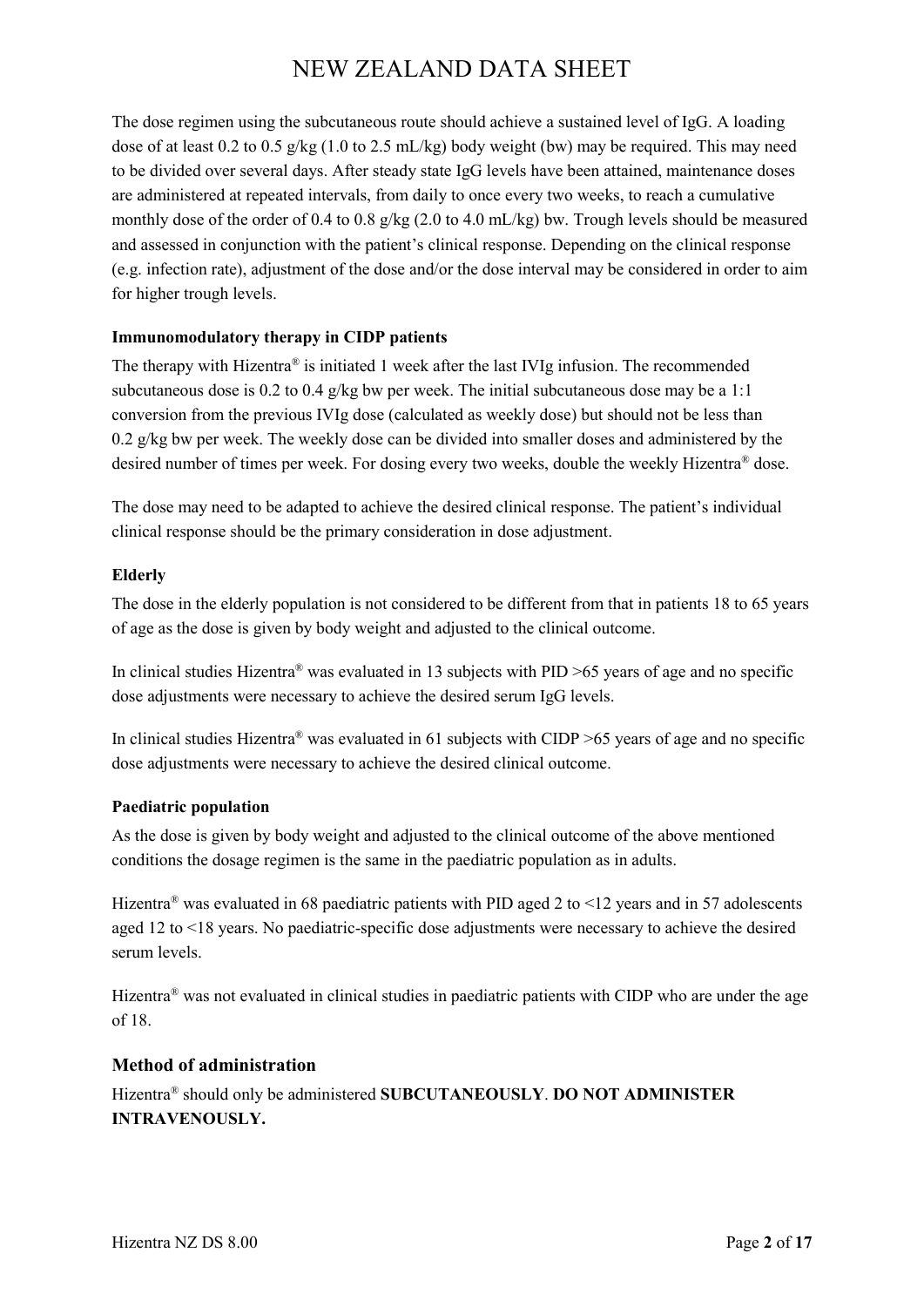Hizentra<sup>®</sup> may be infused into sites such as abdomen, thigh, upper arm, and / or lateral hip. If large doses are given (>50 mL), it may be advisable to administer the dose at multiple sites. There is no limit to the number of infusion sites administered in parallel. More than one infusion device can be used simultaneously. The volume of product infused into a particular site may vary. Infusion sites should be at least 5 cm apart.

Hizentra® can be infused using:

- an infusion device or
- by manual push with a syringe.

#### **Infusion rate**

The recommended infusion rate depends on the individual patient's needs:

#### **Device-assisted infusion**

The initial infusion rate should not exceed 20 mL/hour/site.

If well-tolerated (see also section 4.4), the infusion rate can then gradually be increased to 35 mL/hour/site for the subsequent two infusions. Thereafter, the infusion rate can be further increased as per patient's individual tolerability.

#### **Manual push infusion**

The recommended initial infusion rate should not exceed 0.5 mL/min (30 mL/hour/site).

If well-tolerated, the infusion rate can be increased up to 2.0 mL/min/site (120 mL/hour/site), based on the healthcare professional's judgement and patient's individual tolerability.

| Infusion rate         | $0.5$ mL/min/site           | 1 mL/min/site               | $2 \text{ mL/min/s}$         |
|-----------------------|-----------------------------|-----------------------------|------------------------------|
| <b>Syringe volume</b> | $(30 \text{ mL/hour/site})$ | $(60 \text{ mL/hour/site})$ | $(120 \text{ mL/hour/site})$ |
| 5mL                   | $10 \text{ min}$            | $5 \text{ min}$             | $2.5 \text{ min}$            |
| $10 \text{ mL}$       | $20 \text{ min}$            | $10 \text{ min}$            | 5 min                        |
| $20 \text{ mL}$       | $40 \text{ min}$            | $20 \text{ min}$            | $10 \text{ min}$             |

**Table 1: Times for infusion by manual push depending on the infusion rate:**

It is recommended to use needles gauge 24 or larger (i.e. lower gauge number). Using smaller needles (i.e. higher gauge number) may make it more difficult to manually push Hizentra®. Only one infusion site per syringe can be infused at a time. Do not reuse the needle.

#### **Home treatment**

If the supervising physician believes that home administration is appropriate, the patient or caregiver must be instructed in: subcutaneous administration techniques; the keeping of a treatment diary; recognition of and measures to be taken in case of severe adverse reactions.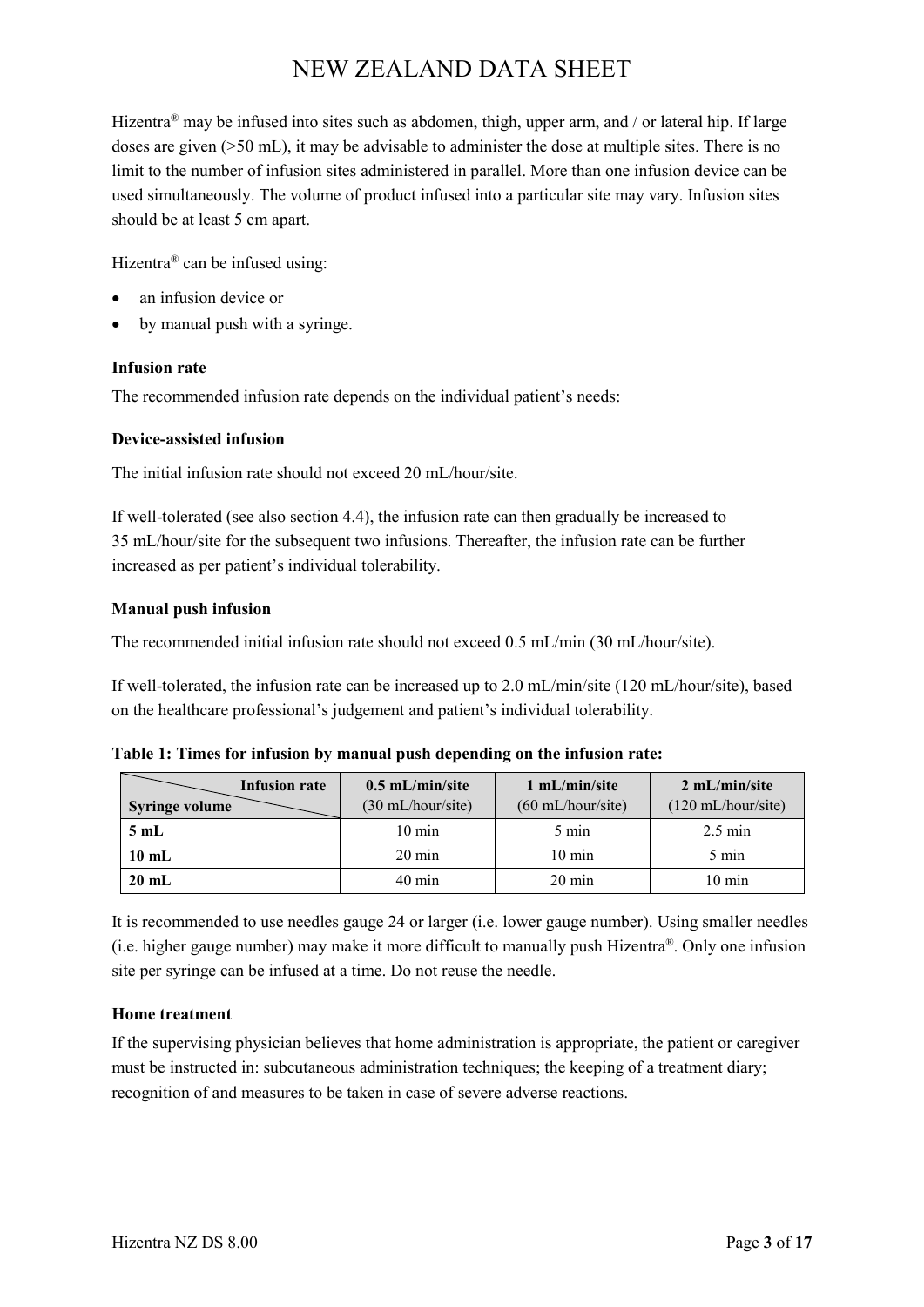## **4.3 Contraindications**

Hizentra<sup>®</sup> is contraindicated in patients with a history of severe systemic hypersensitivity or anaphylactic reactions/anaphylaxis to the active substance or to any of the excipients of Hizentra®.

Hizentra<sup>®</sup> is contraindicated in patients with hyperprolinaemia type I or II.

## **4.4 Special warnings and precautions for use**

#### **Route of administration**

Hizentra<sup>®</sup> is for subcutaneous use only. If Hizentra<sup>®</sup> is accidentally administered into a blood vessel, patients could develop shock.

The recommended infusion rate should be adhered to. Patients should be closely monitored and carefully observed for any adverse events throughout the infusion period.

### **Hypersensitivity / Anaphylaxis**

Hypersensitivity reactions may occur even in patients who had tolerated previous treatment with human normal immunoglobulin. Severe hypersensitivity or anaphylactic reactions up to shock can particularly occur in patients with known allergies to anti-IgA antibodies. Patients with anti-IgA antibodies, in whom treatment with subcutaneous IgG products remains the only option, should be switched to Hizentra® only under close medical supervision.

In case of severe hypersensitivity/anaphylactic reactions the administration of Hizentra® must be stopped immediately. In case of shock, standard medical treatment should be administered.

Potential complications can often be avoided by ensuring that patients:

- are not sensitive to human normal immunoglobulin, by initially injecting the product slowly
- are carefully monitored for any symptoms throughout the infusion period. In particular, patients naive to human normal immunoglobulin, patients switched from an alternative product or when there has been a long interval since the previous infusion should be monitored during the first infusion and for the first hour after the first infusion, in order to detect potential adverse signs. All other patients should be observed for at least 20 minutes after administration.

### **Embolic and thrombotic events**

Arterial and venous thromboembolic events have been associated with the use of immunoglobulins. Caution should be taken in patients with pre-existing risk factors for thromboembolic events, such as advanced age, estrogen use, in-dwelling vascular catheters, a history of vascular disease or thrombotic episodes, cardiovascular risk factors (including history of atherosclerosis and/or impaired cardiac output), patients with acquired or inherited hypercoagulable states, patients with prolonged periods of immobilisation, severely hypovolaemic patients, patients with diseases which increase blood viscosity (including cryoglobulins, fasting chylomicronaemia and/or high triglyceride levels, and monoclonal gammopathies). In patients at risk for thromboembolic adverse reactions, Hizentra® should be administered subcutaneously at the minimum rate of infusion and dose practicable, and these individuals should be monitored for thrombotic complications. Consideration should also be given to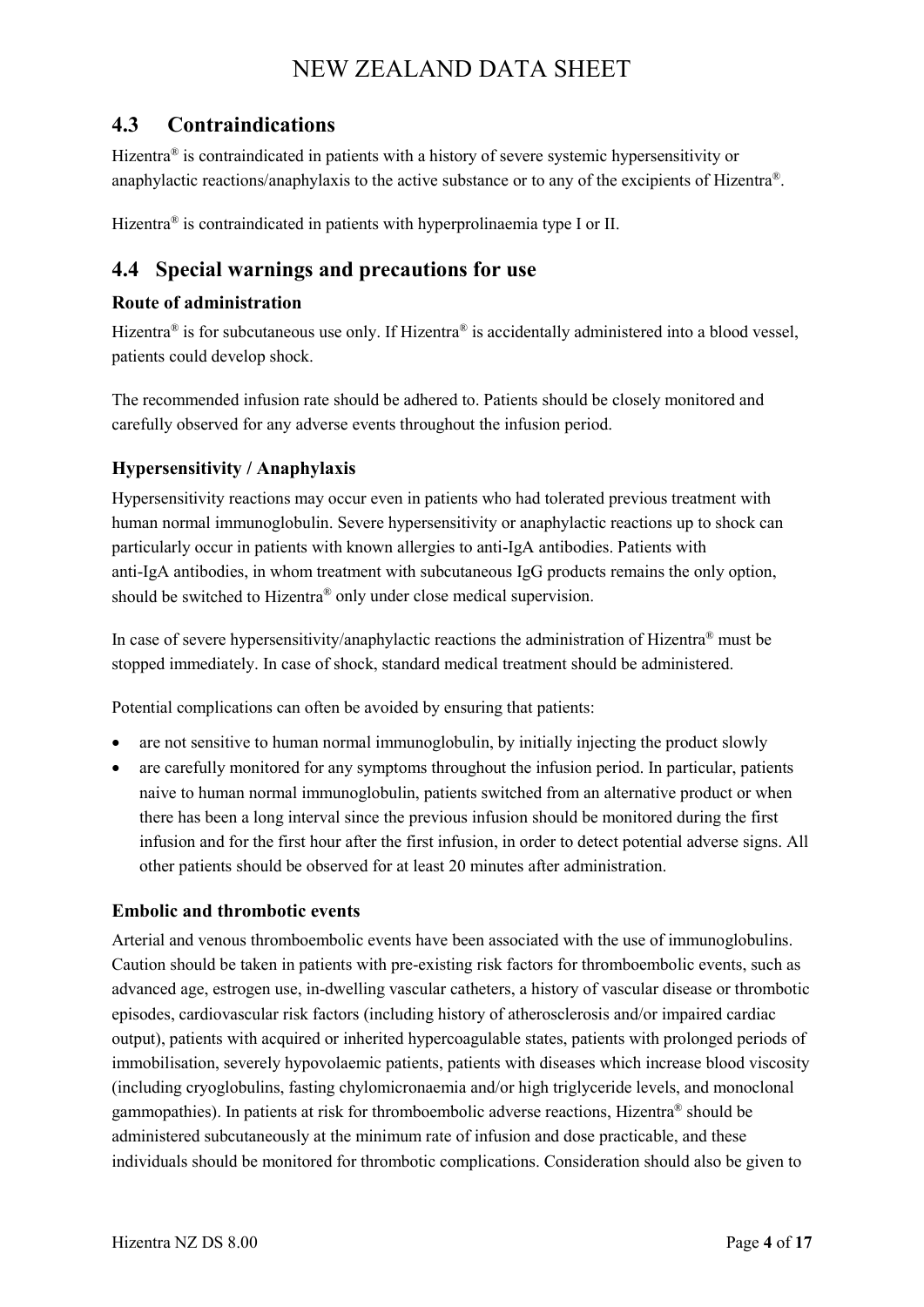measurement of baseline blood viscosity in individuals at risk for hyperviscosity. Patients should be sufficiently hydrated before use of immunoglobulins.

### **Aseptic Meningitis Syndrome (AMS)**

AMS has been reported with use of IVIg or SCIg. The syndrome usually begins within several hours to 2 days following IgG treatment. AMS is characterised by the following signs and symptoms: severe headache, neck stiffness, drowsiness, fever, photophobia, nausea, and vomiting. Patients exhibiting signs and symptoms of AMS should receive a thorough neurological examination, including cerebrospinal fluid studies, to rule out other causes of meningitis. Discontinuation of IgG treatment may result in remission of AMS within several days without sequelae.

### **Pathogen safety**

Hizentra<sup>®</sup> is made from human plasma. Standard measures to prevent infections resulting from the use of medicinal products prepared from human blood or plasma include selection of donors, screening of individual donations and plasma pools for specific markers of infection and the inclusion of effective manufacturing steps for the inactivation/removal of viruses.

Despite this, when medicinal products prepared from human blood or plasma are administered, the possibility of transmitting infective agents cannot be totally excluded. This also applies to unknown or emerging viruses and other pathogens.

The measures taken are considered effective for enveloped viruses such as HIV, HBV and HCV, and for the non-enveloped viruses HAV and parvovirus B19.

There is reassuring clinical experience regarding the lack of hepatitis A or parvovirus B19 transmission with Hizentra® and it is also assumed that the antibody content makes an important contribution to the viral safety.

It is recommended that every time Hizentra® is administered to a patient, the name and batch number of Hizentra® are recorded in order to maintain a link between the patient and the batch of the product.

## **4.5 Interaction with other medicines and other forms of interaction**

### **Live attenuated virus vaccines**

Immunoglobulin administration may impair for a period of at least 6 weeks and up to 3 months the efficacy of live attenuated virus vaccines such as measles, rubella, mumps and varicella. After administration of this medicinal product, an interval of 3 months should elapse before vaccination with live attenuated virus vaccines. In the case of measles, this impairment may persist for up to 1 year. Therefore patients receiving measles vaccine should have their antibody status checked. Refer to the Immunisation Handbook for clinical practice recommendations.

### **Serological testing**

After infusion of immunoglobulin, the transitory rise of the various passively transferred antibodies in the patient's blood may result in misleading positive results in serological testing.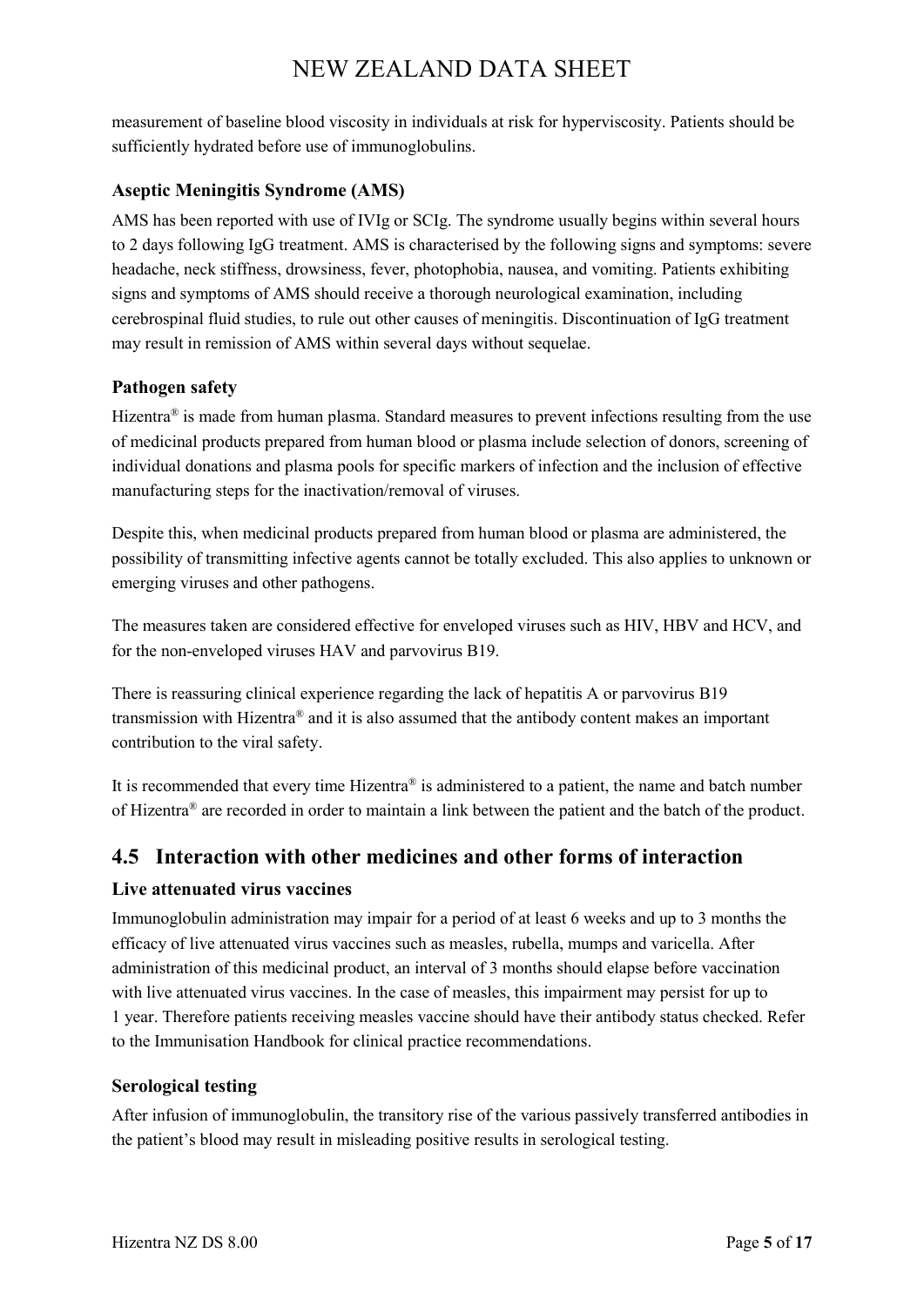Passive transmission of antibodies to erythrocyte antigens, e.g. A, B and D may interfere with some serological tests for red cell allo-antibodies (Coombs' test).

## **4.6 Fertility, pregnancy and lactation**

### **Pregnancy**

Data from prospective clinical trials on the use of human normal immunoglobulin in pregnant women is limited. Therefore, Hizentra® should only be given with caution to pregnant women and breast-feeding mothers. Clinical experience with immunoglobulins suggests that no harmful effects on the course of pregnancy, or on the foetus or the neonate are to be expected.

There was no evidence of a teratogenic effect of the excipient proline when administered to pregnant rats over the period of organogenesis.

Continued treatment of the pregnant woman ensures a passive immunity for the neonate.

### **Breast-feeding**

During breast-feeding immunoglobulins are excreted into the milk and may contribute to the transfer of protective antibodies to the neonate.

### **Fertility**

Based on clinical experience with immunoglobulins it is suggested that no harmful effects on fertility are to be expected.

## **4.7 Effects on ability to drive and use machines**

Hizentra<sup>®</sup> has no or negligible influence on the ability to drive and use machines.

## **4.8 Undesirable effects**

### **Summary of the safety profile**

In view of the fact that clinical trials are conducted under controlled conditions, adverse drug reaction (ADR) rates observed in the clinical trials of a drug product may not reflect the rates observed in clinical practice.

The ADRs have been collected in Hizentra® clinical trials from 7 phase III studies in patients with PID ( $n = 231$ ), 2 phase IV studies in patients with PID ( $n = 74$ ), 1 phase III study ( $n = 115$ ) and 1 extension study ( $n = 82$ ) in patients with CIDP (total  $N = 502$ ).

The ADRs reported in these clinical studies are summarised and categorised according to the MedDRA System Organ Class (SOC) and Preferred Term (PT) level. The frequency per patient and per infusion has been evaluated using the following criteria: very common ( $\geq$ 1/10), common ( $\geq$ 1/100 to <1/10), uncommon ( $\geq$ 1/1000 to <1/100), rare ( $\geq$ 1/10,000 to <1/1000), very rare (<1/10,000). For spontaneous post-marketing ADRs, the reporting frequency is categorised as unknown.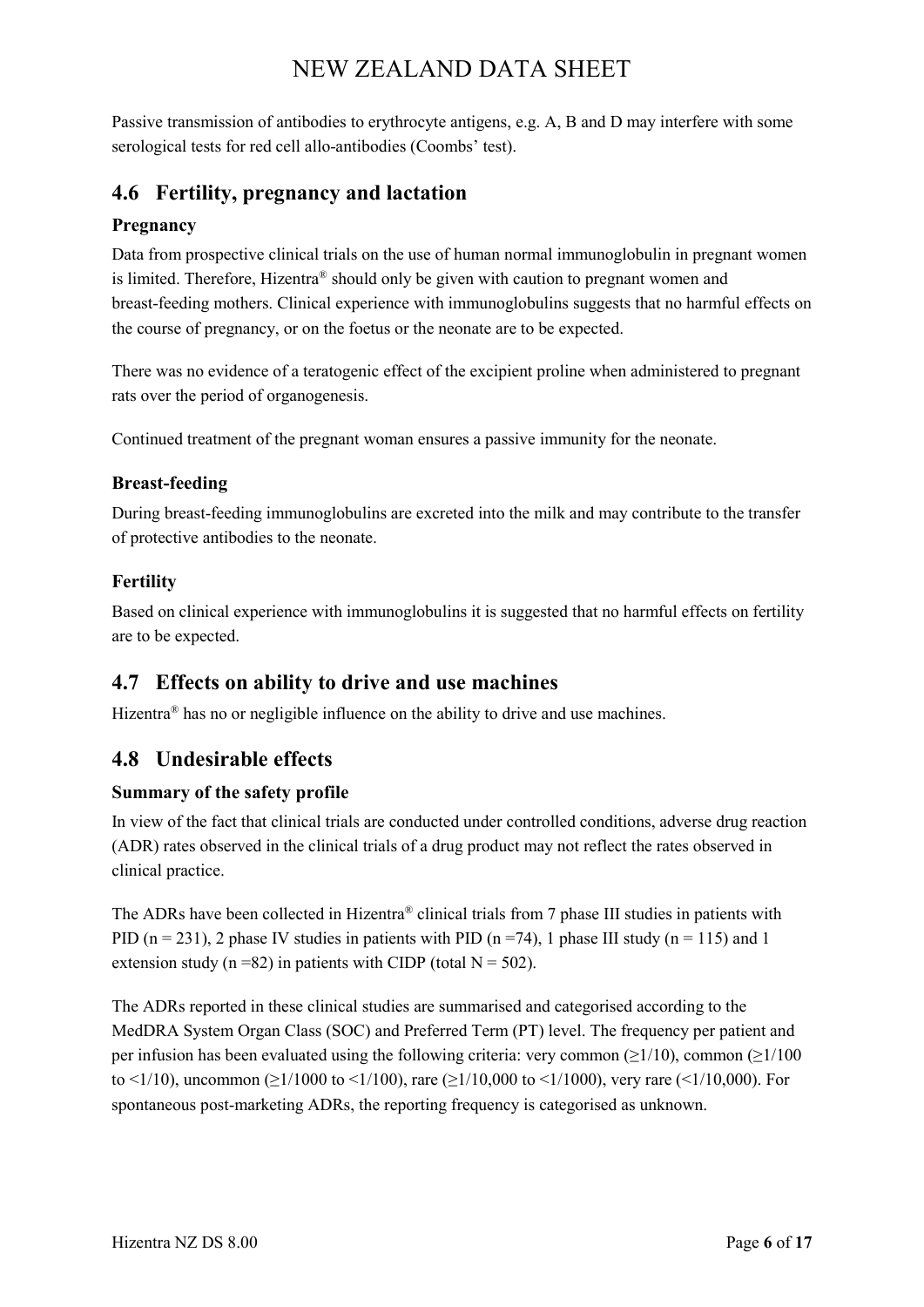### **Table 2: Adverse Drug Reactions (ADRs) Associated with Hizentra® Obtained from Clinical Studies and Post-marketing Surveillance, Reporting Rate per Patient and per Infusion**

| <b>MedDRA System Organ</b>                                 | <b>ADR MedDRA Term</b>                          | <b>ADR</b> frequency category |                     |
|------------------------------------------------------------|-------------------------------------------------|-------------------------------|---------------------|
| <b>Class</b>                                               |                                                 | <b>Per Patient</b>            | <b>Per Infusion</b> |
| Infections and infestations                                | Nasopharyngitis                                 | Very common                   | Uncommon            |
| Immune system disorders                                    | Hypersensitivity                                | Uncommon                      | Rare                |
|                                                            | Anaphylactic reaction                           | Unknown                       | Unknown             |
| Nervous system disorders                                   | Headache                                        | Very common                   | Uncommon            |
|                                                            | Dizziness, Migraine                             | Common                        | Rare                |
|                                                            | Tremor (including Psychomotor<br>hyperactivity) | Uncommon                      | Rare                |
|                                                            | Meningitis aseptic                              | Uncommon                      | Very rare           |
|                                                            | Burning sensation                               | Unknown                       | Unknown             |
| Cardiac disorders                                          | Tachycardia                                     | Uncommon                      | Very rare           |
| Vascular disorders                                         | Hypertension                                    | Common                        | Rare                |
|                                                            | Flushing                                        | Uncommon                      | Rare                |
|                                                            | Embolic and thrombotic events                   | Unknown                       | Unknown             |
| Gastrointestinal disorders                                 | Diarrhoea, abdominal pain                       | Common                        | Uncommon            |
|                                                            | Nausea, vomiting                                | Common                        | Rare                |
| Skin and subcutaneous<br>tissue disorders                  | Rash                                            | Very common                   | Uncommon            |
|                                                            | Pruritus, Urticaria                             | Common                        | Rare                |
| Musculoskeletal and<br>connective tissue disorders         | Musculoskeletal pain, Arthralgia                | Common                        | Uncommon            |
|                                                            | Muscle spasm, Muscular weakness                 | Uncommon                      | Rare                |
| General disorders and<br>administration site<br>conditions | Infusion site reaction                          | Very common                   | Very common         |
|                                                            | Fatigue (including Malaise), Pyrexia            | Common                        | Uncommon            |
|                                                            | Chest pain, Influenza like illness, Pain        | Common                        | Rare                |
|                                                            | Chills (including hypothermia)                  | Uncommon                      | Rare                |
|                                                            | Infusion site ulcer                             | Unknown                       | Unknown             |
| Investigations                                             | Blood creatinine increased                      | Uncommon                      | Rare                |

### **Safety profile of higher infusion volumes per site and higher infusion rates in manual push and pump-assisted administration techniques**

In the study assessing the safety and tolerability of higher infusion volumes per site and higher infusion rates applied via the manual push and pump-assisted administration, a total of 49 PID patients were enrolled into the corresponding 3 groups (see section 5.1 Pharmacodynamic effects). There were no clinically relevant differences in the frequency, type, or intensity of adverse events among the 3 groups. The most frequent adverse events were local site reactions of mild or moderate intensity. The number, type, intensity, or duration of local site reactions did not increase with an increasing infusion parameter in any of the study cohorts. No relevant differences were observed between the BMI  $\geq$ / $\leq$  30 kg/m<sup>2</sup> (n = 14) and age ( $\geq$ / $\leq$ 18 years) sub-groups. Pump infusion rates up to 100 mL/hour/site, infusion volumes up to 50 mL/site and manual push administration with flow rates up to 2.0 mL/min/site (120 mL/hour/site) were well-tolerated. The safety profile was similar to that of previous PID studies.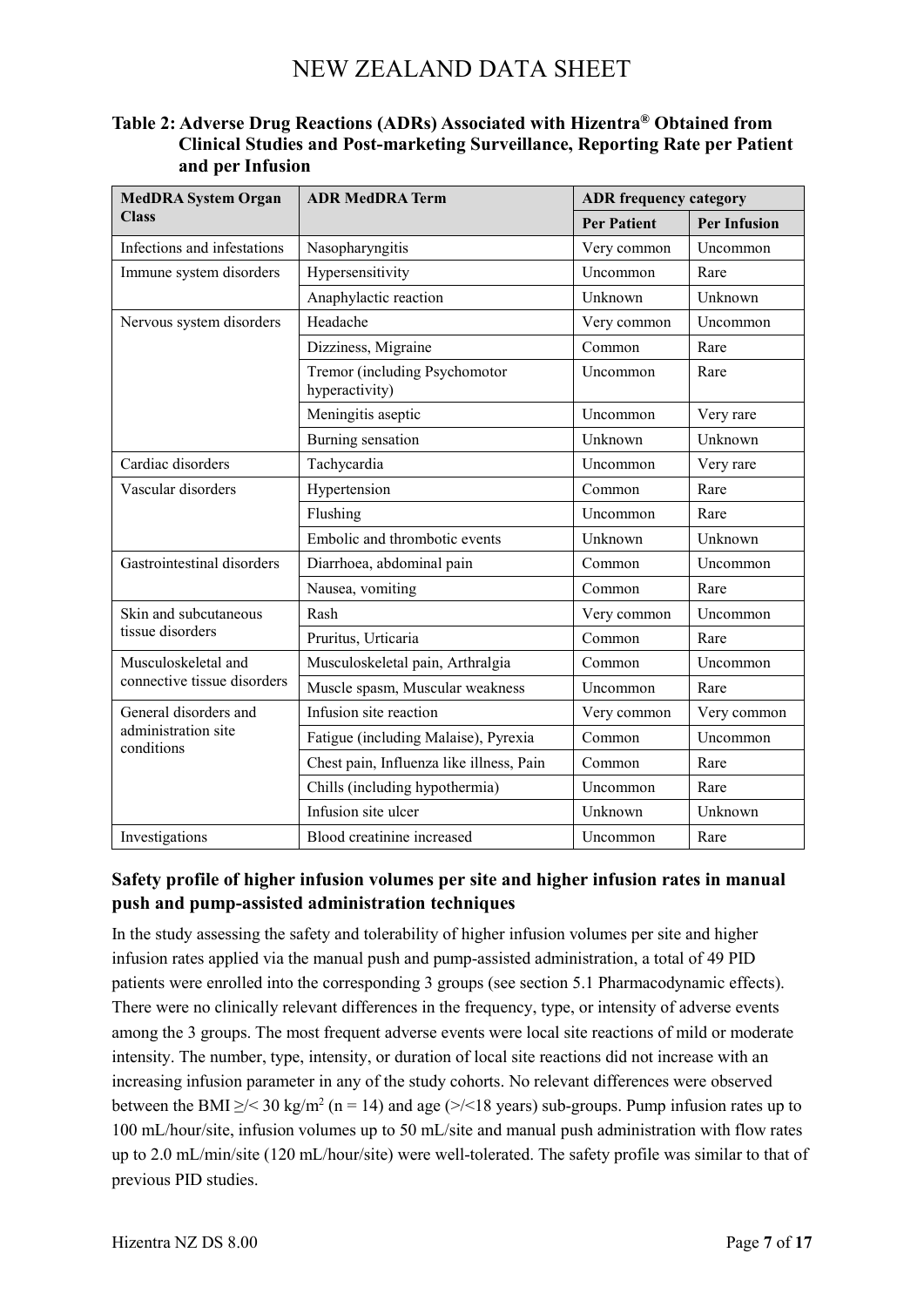### **Class effects**

Infusion site reactions for SCIg.

### **Paediatric population**

Clinical trials with Hizentra® showed a similar overall safety profile in paediatric and adult patients with PID.

Hizentra® was not evaluated in clinical studies in paediatric patients with CIDP who were under the age of 18.

### **Elderly**

Information available from clinical trials showed no difference in safety profile in patients ≥65 years of age than in younger patients. Post-marketing experience with Hizentra® in patients ≥65 years of age shows an overall similar safety profile in this age group as in younger patients.

#### **Reporting of suspected adverse reactions**

Reporting suspected adverse reactions after authorisation of the medicine is important. It allows continued monitoring of the benefit/risk balance of the medicine. Healthcare professionals are asked to report any suspected adverse reactions via https://nzphvc.otago.ac.nz/reporting/

### **4.9 Overdose**

Consequences of an overdose are not known. In case of overdosing the occurrence of adverse drug reactions should be closely monitored and, if necessary, supporting measures should be offered.

For advice on the management of overdose please contact the National Poisons Centre on 0800 POISON (0800 764766).

## **5 PHARMACOLOGICAL PROPERTIES**

### **5.1 Pharmacodynamic properties**

Hizentra® contains functionally intact IgG with a broad spectrum of antibodies against infectious agents. It has a distribution of IgG subclasses closely proportional to that in native human plasma. The Fc and Fab functions of the IgG molecule are retained.

Hizentra<sup>®</sup> contains the IgG antibodies present in the normal population. It is prepared from plasma from 1000 or more human donors. The manufacturing process for Hizentra<sup>®</sup> includes three steps to reduce the possibility of virus transmission. Two of these are dedicated virus clearance steps: pH 4 incubation to inactivate enveloped viruses and nanofiltration to remove, by size exclusion, both enveloped and non-enveloped viruses as small as approximately 20 nanometres. In addition, a depth filtration step contributes to the virus reduction capacity.

### **Mechanism of action**

This medicine supplies a broad spectrum of opsonising and neutralising IgG antibodies against a wide variety of bacterial and viral agents. In immunodeficiency, adequate doses of Hizentra® may restore abnormally low IgG antibody levels to the normal range and thus help against infections.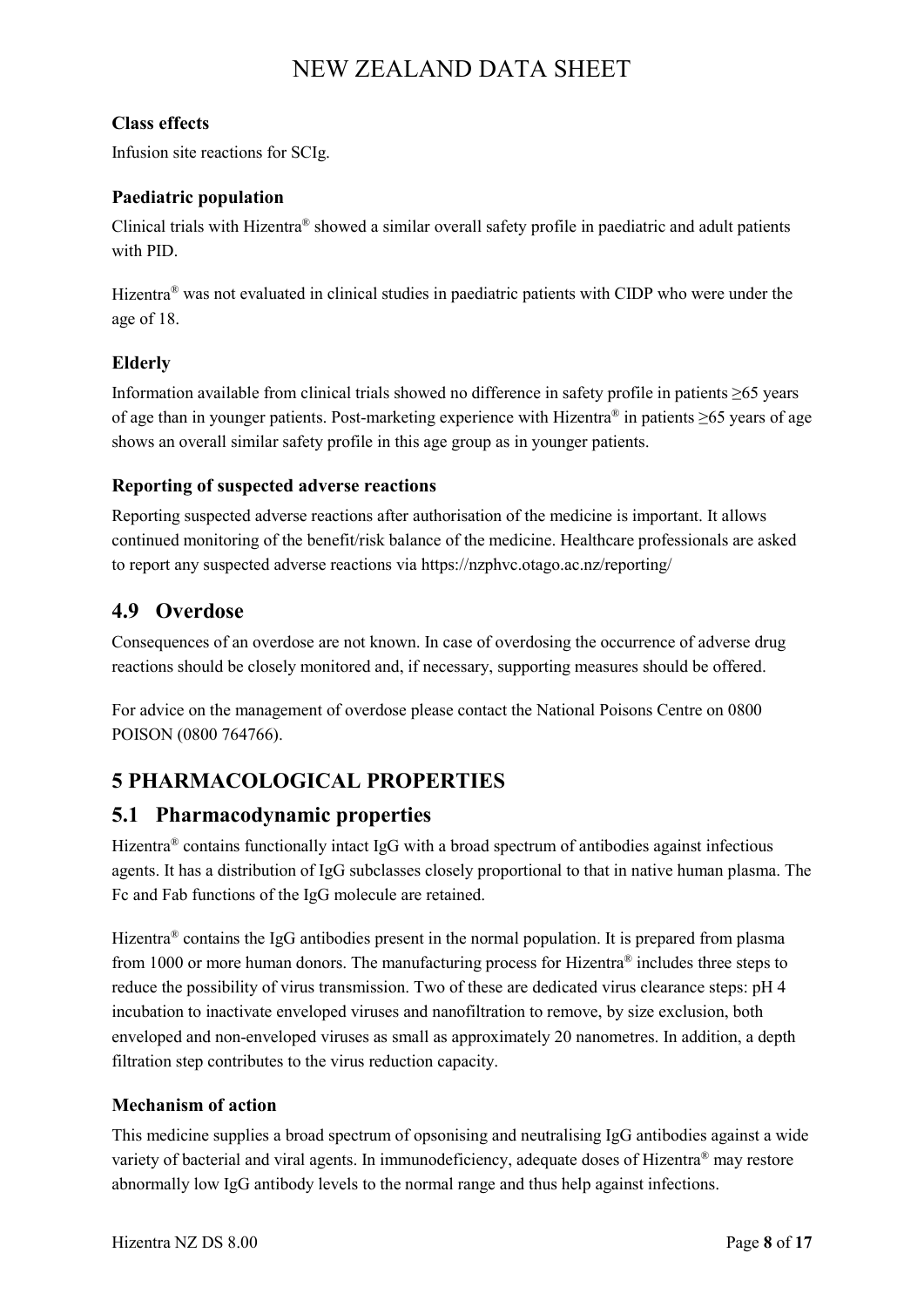The mechanism of action in CIDP is not fully understood, but may include immunomodulatory effects.

### **Clinical efficacy and safety**

The safety and efficacy of Hizentra® has been assessed in 7 phase III studies and 2 phase IV studies in patients with PID, and in 1 phase III study including 1 extension study in patients with CIDP.

### **Primary Immunodeficiency Diseases (PID)**

In the prospective, open-label, multicentre, single-arm European study, a total of 51 subjects aged between 3 and 60 years were enrolled from previous treatment with intravenous immunoglobulin (IVIg) (60.9%) or subcutaneous immunoglobulin (SCIg) (39.1%) and switched to Hizentra<sup>®</sup>. The objectives of the study were to investigate the efficacy, tolerability, safety, pharmacokinetics, and health-related quality of life (HRQL) of Hizentra® in subjects with PID.

Hizentra<sup>®</sup> was administered subcutaneously for up to 41 weeks, at a dose equivalent to the previous Ig dose. The mean dose administered each week was 0.12 g/kg bw, over a median infusion duration up to 1.25 hours during the wash-in/wash-out period; and up to 1.27 hours during the efficacy period (weeks 13 to 40). Subjects received in total 1831 weekly Hizentra® infusions.

The primary endpoint was to demonstrate in the intention-to-treat population ( $n = 46$ ) sustained total serum IgG trough values, comparable to those observed with the previous IgG treatment. The mean of individual median IgG trough values increased by 8.1% with Hizentra<sup>®</sup> treatment (from 7.49  $\alpha$ /L with the previous IgG therapy to 8.10 g/L during infusions 12 to 17), thus meeting the primary endpoint.

No Serious Bacterial Infections (SBIs) were reported during the efficacy period. The annual rate of total infections/subject/year was 5.18 (95% confidence limits: 4.305; 6.171). Twenty subjects in the ITT population (43.5%) missed work/school/kindergarten/day care or were unable to perform normal activities due to infections for 198 days, equating to an annual rate of 8.00 days/subject/year. Four subjects (8.7%) were hospitalised due to infections during the efficacy period for a total of 86 days, with an annual rate of 3.48 days/subject/year. Thirty-two subjects (69.6%) were treated with antibiotics on 1743 days, with an annual rate of 72.75 days/subject/year.

Some aspects of HRQL and treatment satisfaction improved with Hizentra® treatment compared to previous IVIg treatment, with statistically significant improvements from baseline observed for the treatment satisfaction questionnaire for medication (TSQM) domain convenience and for the total life quality index score. No differences were observed for Hizentra® compared to previous SCIg treatment.

In the US a prospective, open-label, multicentre, single-arm, clinical study evaluated the efficacy, tolerability, and safety of Hizentra® in 49 adult and paediatric PID subjects, 2 to 75 years of age. Subjects previously receiving monthly treatment with IVIg were switched to weekly subcutaneous administration of Hizentra® for 15 months (a 3-month wash-in/wash-out period followed by a 12-month efficacy period). The efficacy analyses included 38 subjects in the modified intention-to-treat population. The primary endpoint was annual rate of SBIs per subject.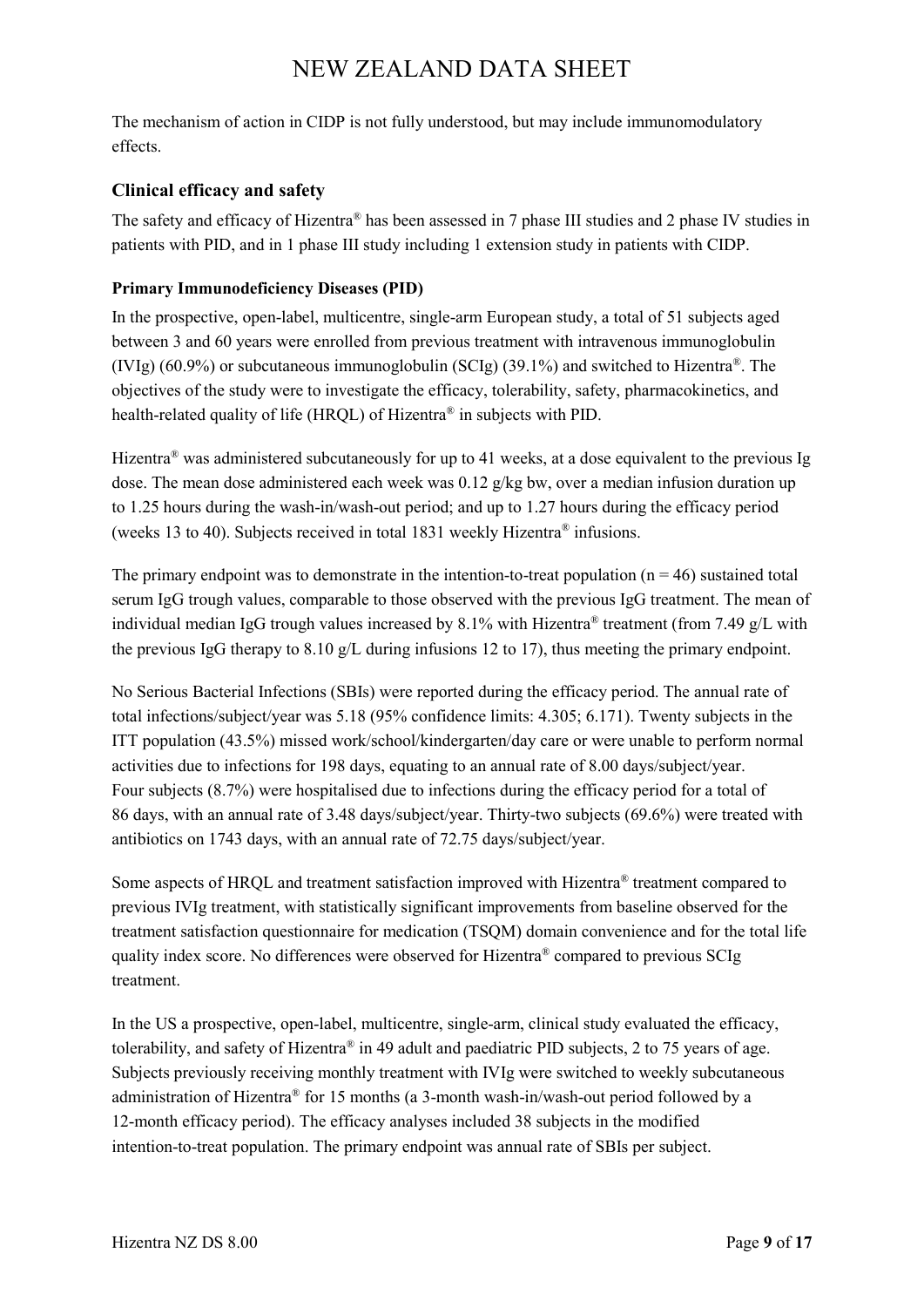A dose adjustment co-efficient was applied when switching from IVIg to Hizentra® to ensure comparable systemic IgG exposure. Weekly doses of Hizentra® ranged from 0.07 to 0.38 g/kg which was 149% (range: 114% to 180%) of the previous IVIg dose. Subjects received a total of 2264 infusions. The number of injection sites per infusion ranged from 1 to 12, with ≤4 used in 73% of infusions. The maximum infusion rate during the study was 50 mL/hour for all simultaneous injection sites combined. The median duration of a weekly infusion ranged from 1.6 to 2.0 hours.

The annual SBI rate per subject was zero (upper 99% confidence limit: 0.132), thus achieving the primary efficacy endpoint.

Sustained IgG trough levels with a mean concentration of 12.53 g/L were achieved throughout the treatment period. The annual rate of any infections was 2.76 infections/subject/year (95% CI: 2.235; 3.370), in 31 subjects (81.6%). Twelve subjects (31.6%) missed work/school/kindergarten/day care or were unable to perform normal activities on 71 days, with an annual rate of 2.06 days/subject/year. One subject was hospitalised seven days due to infections, equating to an annual rate of 0.20 days/subject/year. Twenty-seven subjects (71.1%) were treated with antibiotics on 1688 days, with an annual rate of 48.5 days/subject/year.

The Japanese multicentre, single-arm, prospective, open-label, Phase III study evaluated the efficacy, safety, tolerability, HRQL, pharmacoeconomics and PK of Hizentra® in subjects with PID.

Twenty-five adult and paediatric subjects who were receiving regular IVIg treatment received 3 prospective IVIg infusions, followed by weekly subcutaneous Hizentra® infusions for up to 24 weeks, at doses equal to their previous IVIg weekly equivalent dose. Primary efficacy analysis was based on 21 patients in the per protocol group.

Patients received in total 584 weekly infusions. The mean dose administered in the efficacy period was 87.81 mg/kg bw. Sustained IgG trough levels with mean IgG concentrations of 7.21–7.53 g/L were achieved throughout the efficacy period. There was an increase in the mean of individual median IgG trough values of 9% following switch to Hizentra®, from 6.53 g/L in the IVIg period to 7.15 g/L, with a geometric mean ratio of 1.09. No patient had a serious bacterial infection during any part of the study. The annualised rate of infections, hospitalisations, days missed from school or work and antibiotic use were similar for the IVIg and SCIg periods.

To assess the safety and tolerability of higher infusion rates applied via the manual push and pumpassisted administration technique, 49 PID subjects aged 2 to 75 years were enrolled in an open-label, multicentre, parallel-arm, nonrandomised phase IV study and treated with Hizentra® for at least 12 weeks (11 paediatric patients aged 2 to <18, 35 adult patients aged 18 to 65, and 3 geriatric patients aged >65 years). In the patient group ( $n = 16$ ) receiving Hizentra<sup>®</sup> via the manual push technique (manual push flow rate cohort), 2 to 7 infusions per week were administered with the flow rates of 25–30, 60 and 120 mL/hour/site corresponding to 0.5 mL/min, 1.0 mL/min or 2.0 mL/min per site (30, 60 or 120 mL/hour/site). In the patient group ( $n = 18$ ) receiving Hizentra<sup>®</sup> via pump-assisted administration (pump-assisted flow rate cohort), weekly Hizentra® infusions were administered with 25, 50, 75 and 100 mL/hour/site flow rate. In addition, higher infusion volumes of 25, 40 and 50 mL per site (pump-assisted volume cohort) were evaluated in pump-assisted administration of weekly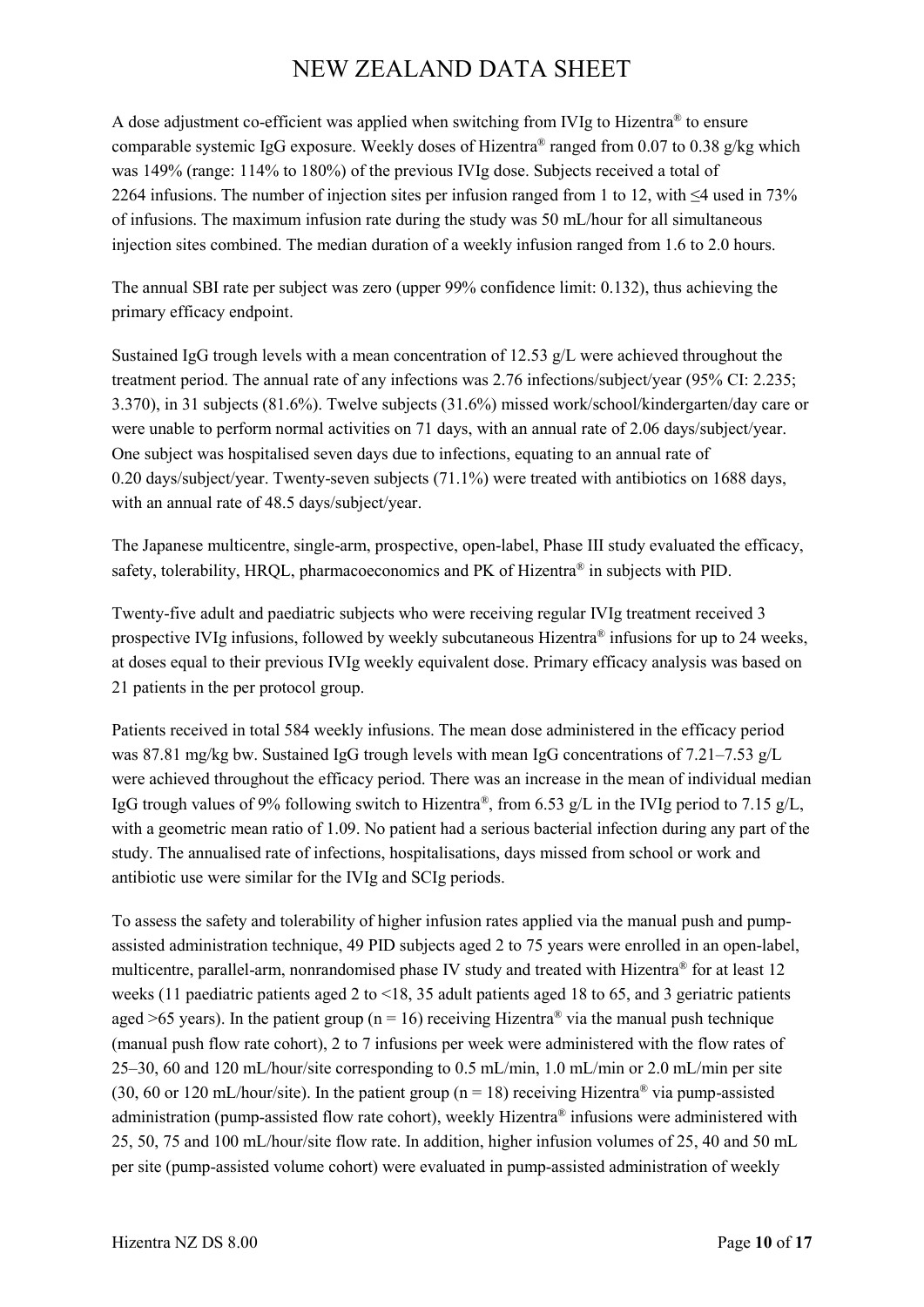Hizentra<sup>®</sup> doses (n = 15). In all three groups, each infusion parameter was used for 4 weeks, after which tolerating subjects could switch to the next higher infusion parameter.

Overall, the tolerability\* was  $\geq$  0.98 for all infusion parameter levels in all cohorts. The percentage of subjects responding to a higher infusion parameter (= responder\*\*) was: in the manual push flow rate cohort 100.0% at the 30 mL/hour and 60 mL/hour, and 87.5% at the 120 mL/hour per site; in the pump-assisted flow rate cohort 77.8% at the 25 mL/hour and the 50 mL/hour, 66.7% at the 75 mL/hour, and 61.1% at the 100 mL/hour per site; in the pump-assisted volume cohort 86.7% at the 25 mL and 73.3% at the 40 mL and 50 mL per site. No clinically relevant differences in the serum IgG trough concentrations were observed between the baseline at day 1 and at the end of the study in all subjects.

\*Tolerability: number of infusions without severe local reactions divided by the total number of infusions \*\*Responder:

Pump-assisted cohorts: a subject who performed ≥3 valid infusions out of 4 for an infusion parameter.

Manual push flow rate cohort: a subject who performed the minimum number of valid infusions ( $\geq 60\%$ ) for an infusion parameter level.

An infusion rate was considered valid, if ≥95% of the planned flow rate/volume per ≥1 infusion site was achieved.

#### *Paediatric population*

The safety and effectiveness of Hizentra® have been established in paediatric subjects 2 to 18 years of age. Hizentra<sup>®</sup> was evaluated in 68 paediatric subjects with PID 2 to  $\leq$  12 years of age and in 57 paediatric subjects 12 to <18 years of age. There were no differences in the pharmacokinetics, safety and efficacy profiles as compared with adult subjects. No paediatric-specific dose adjustments were necessary to achieve the desired serum IgG levels. No differences were seen in the pharmacodynamic properties between adult and paediatric study patients.

### *Elderly*

No overall differences in safety or efficacy were observed between PID subjects >65 years and PID subjects 18 to 65 years of age. In the clinical studies Hizentra® was evaluated in 13 patients with PID >65 years of age.

### **Chronic Inflammatory Demyelinating Polyneuropathy (CIDP)**

The safety, efficacy and tolerability of Hizentra® in patients with CIDP has been assessed in a multicentre, double-blind, randomised, placebo-controlled, parallel-group phase III PATH (Polyneuropathy and Treatment with Hizentra®) study. 172 subjects previously treated with IVIg were randomised to weekly 0.2 g/kg bw Hizentra®, weekly 0.4 g/kg bw Hizentra® or placebo groups, and followed for a subsequent 24 weeks. The mean duration of exposure was 118.9 days in the 0.2 g/kg bw and 129 days in the 0.4 g/kg bw Hizentra<sup>®</sup> group (maximum exposure up to 167 and 166 days in each group, respectively). Subjects generally used 4 infusion sites in parallel (up to 8 sites in parallel). In total, 57 subjects received 1514 infusions in the placebo group, 57 subjects received 2007 infusions in the 0.2 g/kg bw Hizentra® group, and 58 subjects received 2218 infusions in the 0.4 g/kg bw Hizentra<sup>®</sup> group (in total 5739 infusions).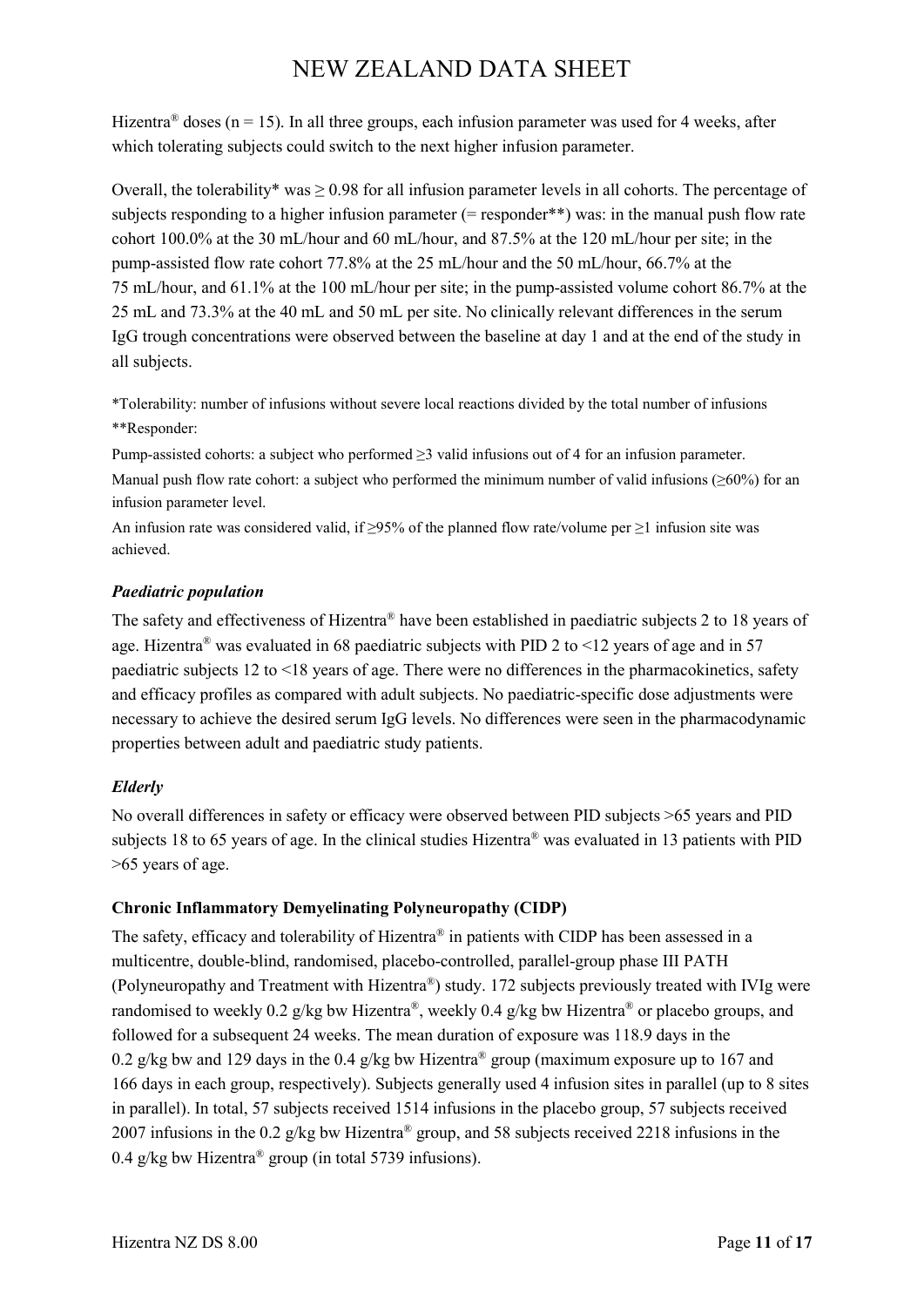The primary efficacy endpoint was the percentage of subjects who had a CIDP relapse (defined as a ≥1 point increase in adjusted Inflammatory Neuropathy Cause and Treatment [INCAT] score compared with baseline) or were withdrawn for any other reason in the Hizentra® treatment period.

Both Hizentra® doses demonstrated superiority over placebo for the primary endpoint. A statistically significant lower percentage of subjects treated with Hizentra®, 32.8% for 0.4 g/kg bw and 38.6% for 0.2 g/kg bw, had CIDP relapse or was withdrawn for other reasons compared with 63.2% subjects treated with placebo ( $p < 0.001$  or  $p = 0.007$ , respectively). When only considering relapse, the CIDP relapse rates were 19.0% for 0.4 g/kg bw Hizentra<sup>®</sup> and 33.3% for 0.2 g/kg bw Hizentra<sup>®</sup> compared with 56.1% for placebo ( $p \le 0.001$  or  $p = 0.012$ , respectively). Accordingly, over the treatment period for up to 24 weeks Hizentra<sup>®</sup> prevented relapse in 81% and 67% of subjects in the 0.4 g/kg bw and 0.2 g/kg bw group, respectively, while in the placebo group 44% of subjects remained relapse-free.

Time to CIDP relapse was evaluated, and the corresponding probabilities for CIDP relapse based on Kaplan-Meier estimates were: placebo, 58.8%; 0.2 g/kg bw Hizentra®, 35.0%; and 0.4 g/kg bw Hizentra<sup>®</sup>, 22.4%. The hazard ratios (95% CI) for the lower dose and higher dose compared to placebo was 0.48 (0.27, 0.85) and 0.25 (0.12, 0.49), respectively.

The difference observed between the 0.2 g/kg bw and the 0.4 g/kg bw Hizentra<sup>®</sup> groups did not reach statistical significance in any of the measurements.

In the efficacy scores (INCAT score, mean grip strength, and Medical Research Council (MRC) sum score), subjects in both Hizentra<sup>®</sup> dose groups remained stable while subjects in the placebo group deteriorated. Subjects in the high dose Hizentra® group remained stable in the Rasch-built Overall Disability Scale (R-ODS) centile score. Subjects in both Hizentra® dose groups remained stable in electrophysiology parameters.

A phase III, multicentre, 48-week open-label extension study enrolled 82 CIDP patients from the PATH study. The extension study investigated the long-term safety and efficacy of Hizentra<sup>®</sup> maintenance therapy in the 0.2 g/kg and 0.4 g/kg bw weekly doses.

Due to the design of the extension study, some patients switched dosing from 0.2 g/kg bw to 0.4 g/kg bw, or vice versa during the study. For this reason 72/82 subjects received doses of 0.4 g/kg and 73/82 subjects received doses of 0.2 g/kg during the safety and efficacy evaluation period. The mean efficacy evaluation period for the extension study was 125.8 days (range: 1–330) in the 0.2 g/kg, and 196.1 days (range:  $1-330$ ) in the 0.4 g/kg bw group.

Patients who completed the pivotal PATH study without relapse on 0.4 g/kg bw dose and received  $0.4$ g/kg bw from enrolment for up to 24 weeks in the extension study had a relapse rate of 5.6%  $(1/18$  patients). For all patients who received 0.4 g/kg bw at some point in the PATH extension study, 9.7% (7/72 patients) had a relapse.

Patients who completed the PATH study without relapse on 0.2 g/kg bw dose and initially received this dose in the extension study had a relapse rate of 50% (3/6 patients), however, the patient cohort was small. For all patients who received 0.2 g/kg bw at some point in the extension study, 47.9% (35/73 patients) had a relapse, with a median time to first relapse of 215.0 days. Down-titrating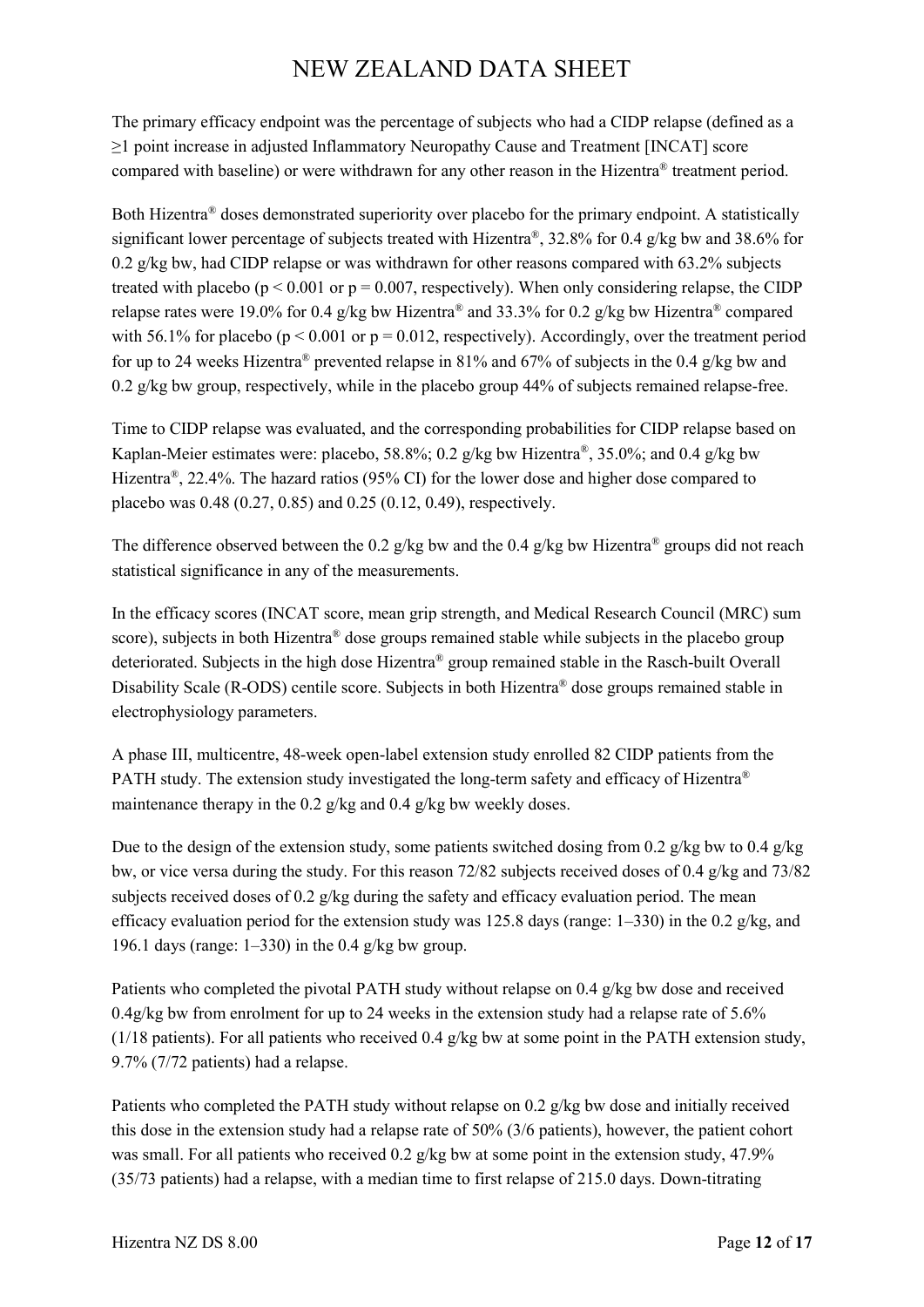patients in the extension study from 0.4  $g/kg$  to 0.2  $g/kg$  bw dose without occurrence of relapse was possible in 67.9% of subjects (19/28 patients); all relapsers recovered within 4 weeks after treatment with 0.4 g/kg bw dose.

Grip strength, MRC sum score, and R-ODS centile score remained stable as compared to baseline for patients who never had a relapse in the extension study.

#### *Paediatric population*

Hizentra<sup>®</sup> was not evaluated in clinical studies in paediatric patients with CIDP who are under the age of 18.

### *Elderly*

No overall differences in safety or efficacy were observed between CIDP subjects >65 years and CIDP subjects 18 to 65 years of age. In the clinical studies with CIDP patients, 61 subjects >65 years of age were treated with Hizentra®.

## **5.2 Pharmacokinetic properties**

### **Absorption and Distribution**

Following subcutaneous administration of Hizentra®, peak serum levels are achieved after approximately 2 to 3 days.

### **Elimination**

IgG and IgG-complexes are broken down in cells of the reticuloendothelial system.

### **Primary Immunodeficiency Disease (PID)**

In a clinical phase III trial with Hizentra<sup>®</sup> (n = 46), the subjects achieved sustained trough levels (median 8.1 g/L) over a period of 29 weeks when receiving median weekly doses of 0.06 to 0.24 g/kg bw.

The pharmacokinetics were evaluated in a subset of 23 subjects with Primary Immunodeficiency (PID) (refer to **Table 3**).

#### **Table 3: Steady state pharmacokinetic parameters of Hizentra® in 23 PID patients**

| Parameter                                      | <b>Pivotal EU study</b> |  |
|------------------------------------------------|-------------------------|--|
| Mean (SD) $C_{\text{max}}$ (peak, $g/L$ )      | 8.26(1.255)             |  |
| Mean (range) $C_{\text{min}}$ (trough, $g/L$ ) | $8.10(7.99 - 8.25)$     |  |
| Median (range) $T_{\text{max}}$ (days)         | $2.06(0.94 - 6.92)$     |  |
| Mean (SD) $AUC\tau$ (day x g/L)                | 53.61 (9.984)           |  |

 $C_{\text{max}}$ : maximum serum IgG concentration.

C<sub>min</sub>: trough (minimum) serum IgG concentration.

 $T<sub>max</sub>$ : timepoint of maximum concentration.

AUCτ: area under the concentration–time curve during regular dosing interval.

SD: standard deviation.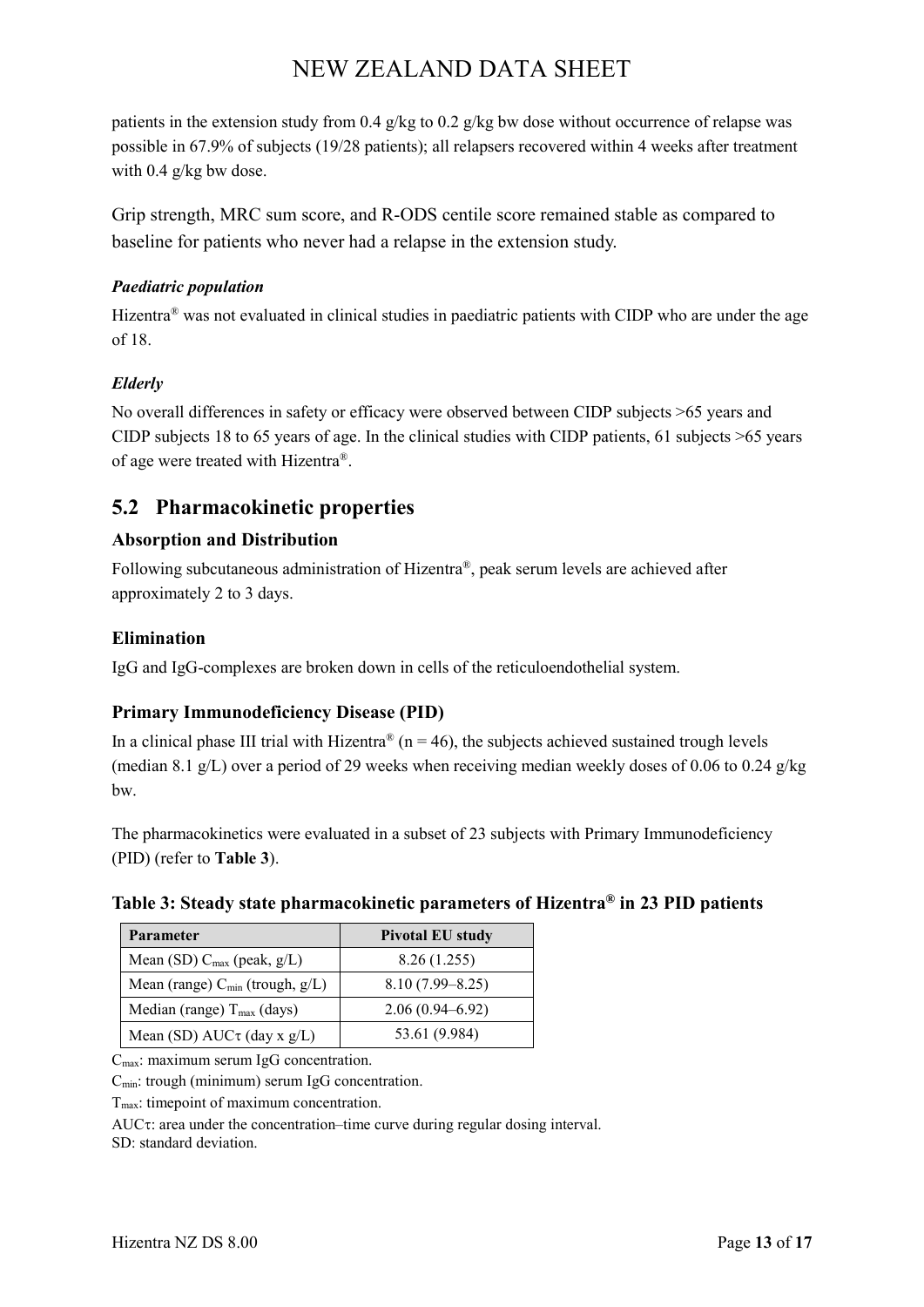Simulations with empirical population-pharmacokinetic models suggested that a comparable IgG exposure ( $C_{\text{max}}$ , AUC<sub>0-14 days</sub>,  $C_{\text{min}}$ , 14 days) is achieved when Hizentra<sup>®</sup> is administered subcutaneously every two weeks using double the weekly dose during maintenance therapy. These simulations further suggested that a comparable IgG exposure is achieved when the weekly maintenance dose of Hizentra<sup>®</sup> is administered in proportional amounts more frequently than once a week (e.g. 2 times per week, 3 times per week, 5 times per week or daily).

Simulation of 2–3 missed daily doses resulted in a median serum IgG level decrease of ≤4% compared to consistent daily dosing. By replacing the missed doses when daily dosing was resumed, the median concentration profile recovered within 2 to 3 days. However, if missed doses were not replaced when dosing was resumed, it took up to 5–6 weeks for the IgG trough levels to return to steady state.

In a phase IV study evaluating higher Hizentra® infusion parameters in manual push and pumpassisted administration, serum IgG trough levels were measured in 49 PID subjects at the end of study versus baseline at day 1 after enrolment. No clinically relevant differences in the serum IgG trough concentrations were observed between the baseline at day 1 and at the end of the study.

### *Paediatric population*

No differences were seen in the pharmacokinetic parameters between adult and paediatric PID study patients.

### *Elderly*

No overall differences in the pharmacokinetic parameters were observed between PID subjects >65 years and subjects 18 to 65 years of age.

### **Chronic Inflammatory Demyelinating Polyneuropathy (CIDP)**

In the PATH study, subjects ( $n = 172$ ) achieved sustained trough levels over a period of 24 weeks when receiving weekly doses of 0.2 g/kg bw and 0.4 g/kg bw, respectively. The mean (SD) IgG trough concentration after 24 weeks of Hizentra® treatment in the 0.4 g/kg bw group was 20.6 (3.24) g/L and 15.4 (3.06) g/L in the 0.2 g/kg bw group. Simulations with populationpharmacokinetic models in the PATH study suggest that a comparable IgG exposure  $(C_{\text{max}}, AUC_0)$  $14$  days,  $C_{\text{min. 14 days}}$ ) is achieved when the double weekly Hizentra<sup>®</sup> dose is administered every two weeks in the CIDP subjects. These simulations further suggest that a comparable IgG exposure is correspondingly achieved when the weekly maintenance dose of Hizentra<sup>®</sup> is divided in several, more frequent doses (2 to 7 times per week) in the CIDP patient population.

### *Paediatric population*

Hizentra® was not evaluated in clinical studies in paediatric patients with CIDP who were under the age of 18.

### *Elderly*

No overall differences in the pharmacokinetic parameters were observed between CIDP subjects >65 years and subjects 18 to 65 years of age.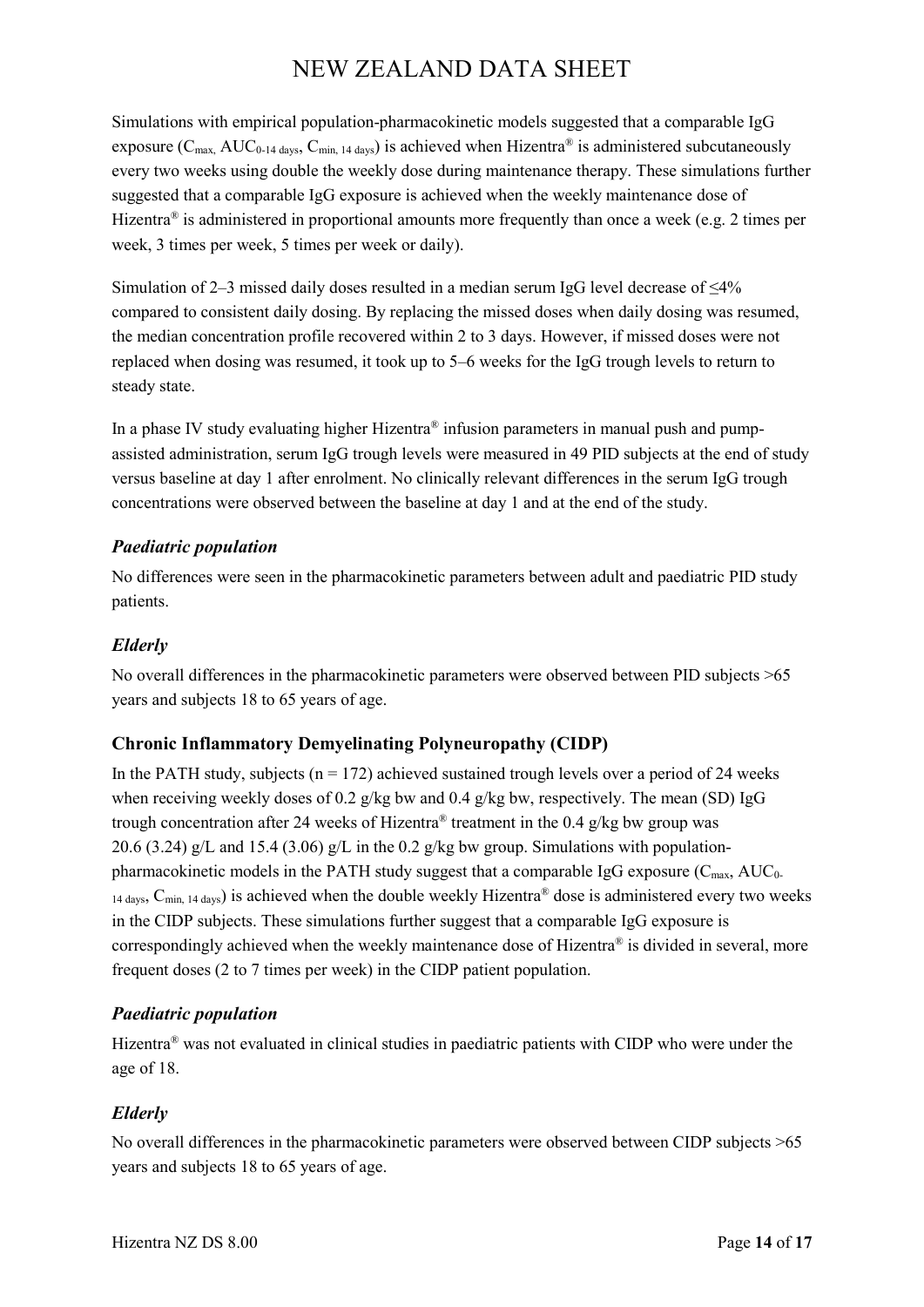## **5.3 Preclinical safety data**

IgG are normal constituents of the human body. Proline is a physiological, non-essential amino acid. The safety of Hizentra® has been assessed in several preclinical studies, with particular reference to the excipient proline. Non-clinical data revealed no special risk for humans based on safety pharmacology and toxicity studies.

## **6 PHARMACEUTICAL PARTICULARS**

## **6.1 List of excipients**

Proline Polysorbate 80 Water for injections

## **6.2 Incompatibilities**

In the absence of compatibility studies, this medicinal product must not be mixed with other medicinal products.

## **6.3 Shelf life**

30 months

### **Shelf life after opening:**

Use in one patient on one occasion only. Hizentra® should be administered as soon as possible after opening the vial / pre-filled syringe as the solution contains no preservative.

## **6.4 Special precautions for storage**

Store below 25°C (Do not freeze).

Keep the vial or the pre-filled syringe in the outer carton in order to protect from light.

For storage conditions after first opening of Hizentra®, see section 6.3.

## **6.5 Nature and contents of container**

Hizentra<sup>®</sup> is provided as a 20% (20 g/100 mL) ready-to-use solution for subcutaneous administration in single-use vials or single-use pre-filled syringes.

- 5, 10 or 20 mL of solution in a vial (type I glass), 50 mL of solution in a vial (type II glass), with a stopper (halobutyl), a cap (aluminium crimp) and a flip off disc (plastic).
- 5, 10 or 20 mL of solution in a pre-filled syringe (cyclo-olefin-copolymer (COC)). The syringe is packed in a blister that includes an oxygen absorber sachet.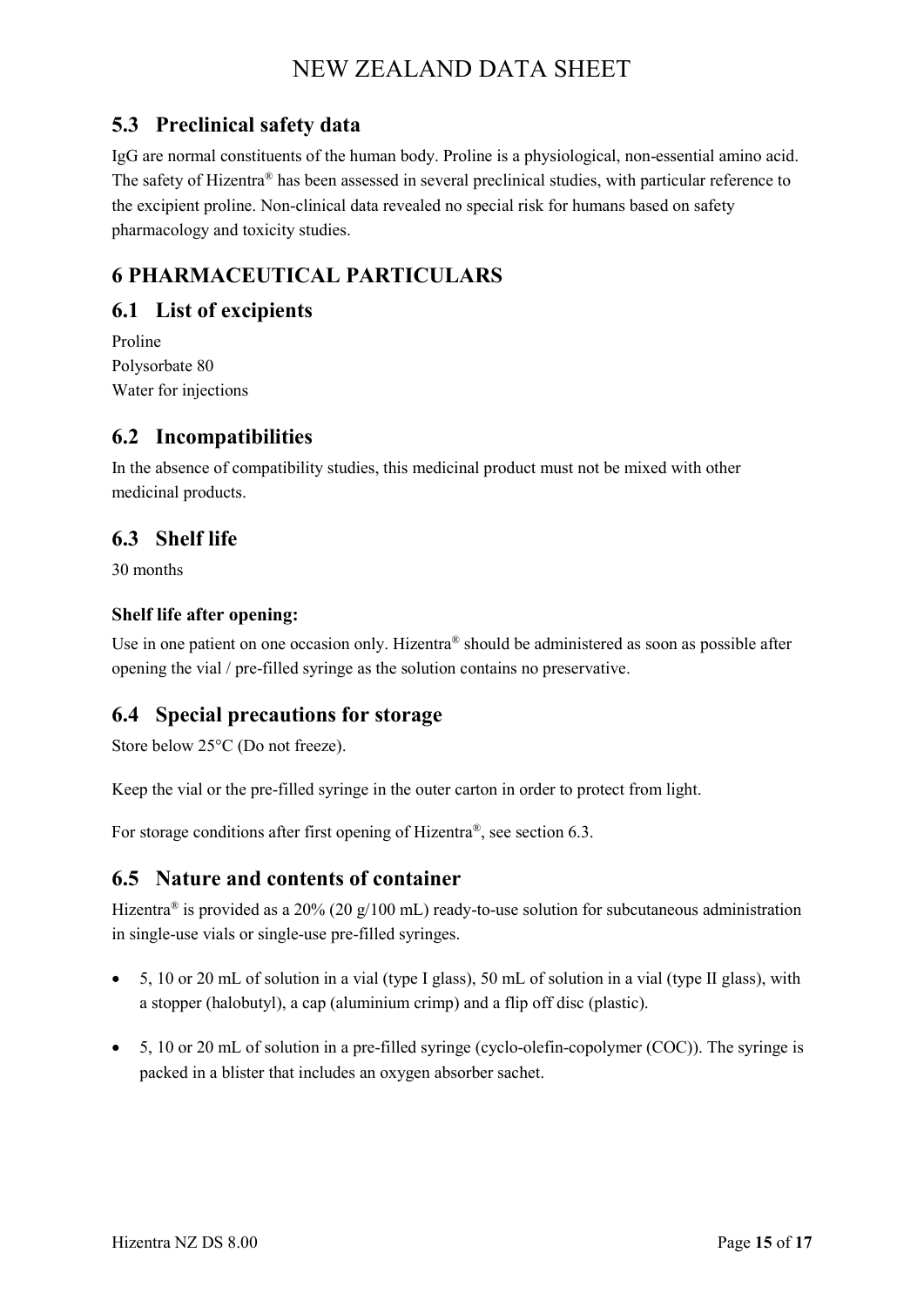#### **Pack sizes:**

- One vial of 5 mL solution containing 1 g human normal immunoglobulin.
- One vial of 10 mL solution containing 2 g human normal immunoglobulin.
- One vial of 20 mL solution containing 4 g human normal immunoglobulin.
- One vial of 50 mL solution containing 10 g human normal immunoglobulin.
- One pre-filled syringe of 5 mL solution containing 1 g human normal immunoglobulin.
- One pre-filled syringe of 10 mL solution containing 2 g human normal immunoglobulin.
- One pre-filled syringe of 20 mL solution containing 4 g human normal immunoglobulin.

Not all pack sizes may be marketed.

## **6.6 Special precautions for disposal and other handling**

Hizentra® should be at room temperature before use. Do not shake the Hizentra® vial or pre-filled syringe.

This product is normally clear and pale-yellow or light-brown. If it appears to be cloudy or contains particulate matter, do not use product but return the unopened vial or pre-filled syringe to CSL Behring.

Any unused solution should be discarded appropriately.

## **7 MEDICINE SCHEDULE**

Prescription Medicine

## **8 SPONSOR**

CSL Behring (NZ) Ltd PO Box 62590 Greenlane Auckland 1546 New Zealand

For Medical/Technical Enquiries: TOLL FREE: 0800 640 677

For Customer Service Enquiries: TOLL FREE: 0800 841 532

customerservice@cslbehring.com.au

www.cslbehring.com.au

## **9 DATE OF FIRST APPROVAL**

19 February 2015

## **10 DATE OF REVISION OF THE TEXT**

10 January 2020